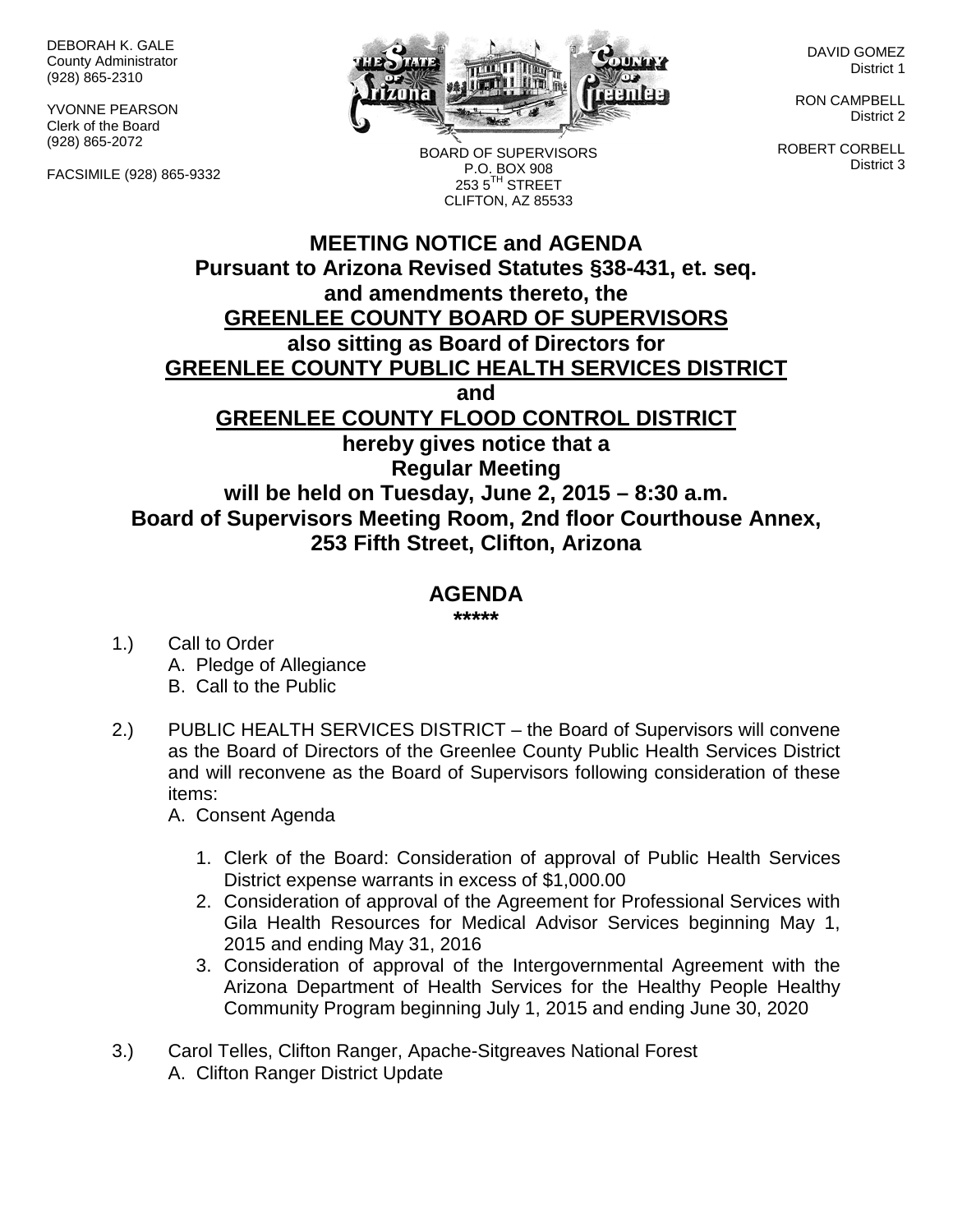- 4.) Tom Powers, County School Superintendent
	- A. Consideration of adoption of school district boundary change to consolidate the Clifton School District into the Morenci School District
- 5.) Steve Rutherford, Emergency Management Coordinator
	- A. Consideration of approval of the Notice of Intent to apply for the mitigation grant from the Federal Emergency Management Agency (FEMA) requiring a 25% match
- 6.) Consideration of award of bid for Sheriff Detention Vehicle (4 Door Sedan) paid for with Jail Enhacement Funds
- 7.) Ákos Kovach, Economic Development Coordinator A. Economic Development Update
- 8.) Consideration of appointment of the 2015 National Association of Counties voting delegate and alternate
- 9.) Kay Gale, County Administrator
	- A. County and State budget and legislative issues
	- B. Calendar of Events
- 10.) Consent Agenda
	- A. Clerk of the Board: Consideration of approval of minutes to previous meeting  $-05/18/2015$
	- B. Clerk of the Board: Consideration of approval of expense warrants in excess of \$1,000.00 – Voucher 1065; 1066; 1067
	- C. County Assessor: Consideration of approval of Employee Transaction Form P. Willey, full time Administrative Assistant
	- D. County Recorder: Consideration of approval of Employee Transaction Form K. Valenzuela, full time Administrative Assistant
	- E. County Sheriff: Consideration of approval of Employee Transaction Form V. Bearden, full time Detention Officer; P. Smerglia, Detention Sergeant; S. Woodard, full time Control Room Operator
	- F. Clerk of the Board: Consideration of approval of the fiscal year 2016 Intergovernmental Agreement with Eastern Arizona College for community college courses provided in Greenlee County in the amount of \$35,000.00
	- G. County Administrator: Consideration of Resolution 15-06-01 authorizing a new checking account with National Bank of Arizona for the Greenlee County Event Revolving Account requiring two signatures on all check transactions
	- H. Chief Probation Officer: Consideration of approval of Employee Transaction Form – D. Madrigal, full time Secretary/Teen Court Coordinator
- 11.) Fiscal year 2015/16 Budget Work Session